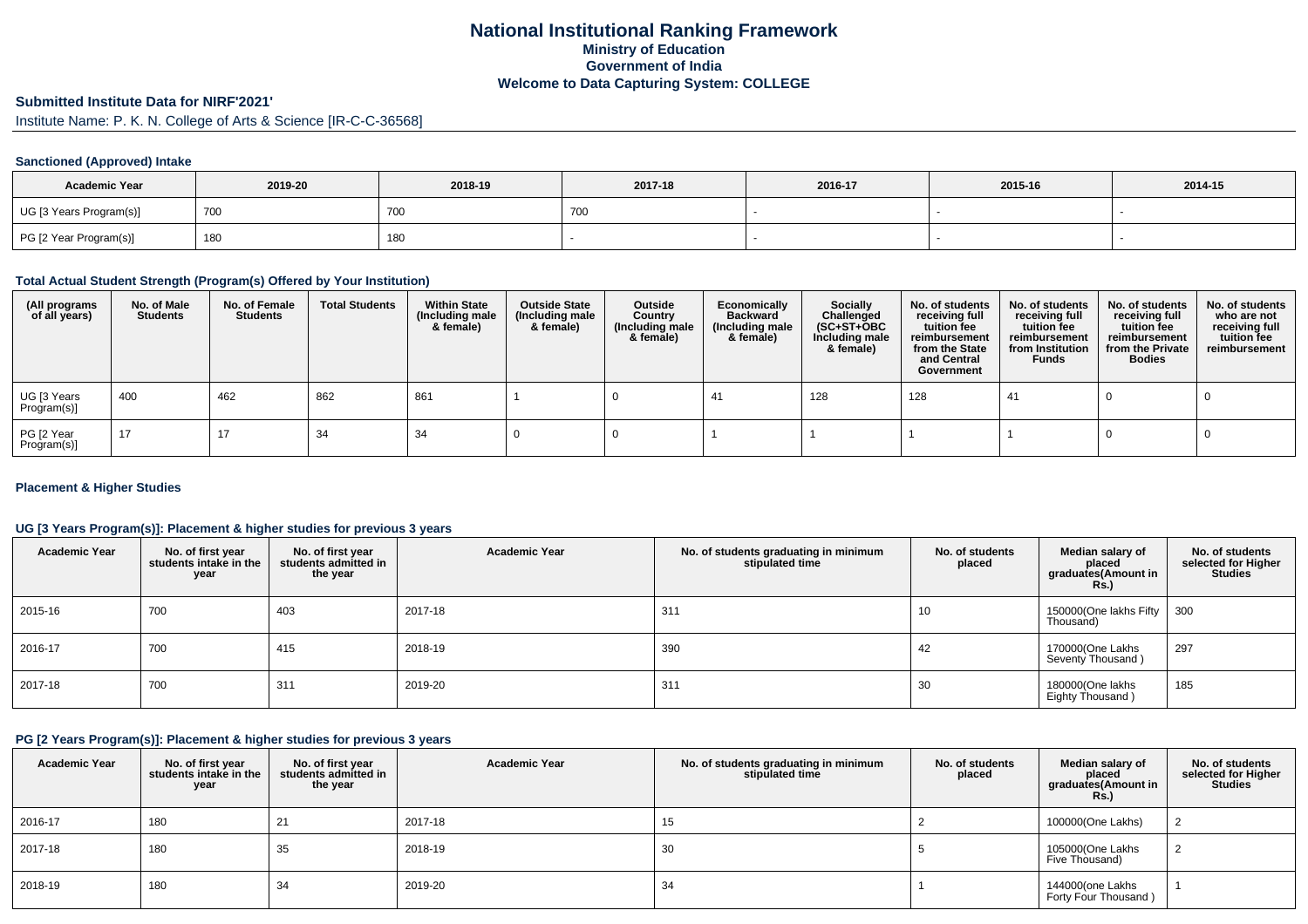#### **Financial Resources: Utilised Amount for the Capital expenditure for previous 3 years**

| <b>Academic Year</b>                                                                                 | 2019-20                                        | 2018-19                                       | 2017-18                                         |  |  |  |  |  |  |  |  |
|------------------------------------------------------------------------------------------------------|------------------------------------------------|-----------------------------------------------|-------------------------------------------------|--|--|--|--|--|--|--|--|
|                                                                                                      | <b>Utilised Amount</b>                         | <b>Utilised Amount</b>                        | <b>Utilised Amount</b>                          |  |  |  |  |  |  |  |  |
| Annual Capital Expenditure on Academic Activities and Resources (excluding expenditure on buildings) |                                                |                                               |                                                 |  |  |  |  |  |  |  |  |
| Library                                                                                              | 66423 (SIXTY SIX THOUSAND FOUR HUNDERED AND    | 145364 (ONE LAKH FORTY FIVE THOUSAND THREE    | 51413 (FIFTY ONE THOUSAND FOUR HUNDRED          |  |  |  |  |  |  |  |  |
|                                                                                                      | <b>TWENTY THREE ONLY)</b>                      | HUNDRED AND SIXTY FOUR ONLY)                  | THIRTEEN ONLY)                                  |  |  |  |  |  |  |  |  |
| New Equipment for Laboratories                                                                       | 2062817 (TWENTY LAKH SIXTY TWO THOUSAND EIGHT  | 531708 (FIVE LAKH THIRTY ONE THOUSAND SEVEN   | 541033 (FIVE LAKH FOURTY ONE THOUSAND AND TIRTY |  |  |  |  |  |  |  |  |
|                                                                                                      | HUNDERED AND SEVENTEEN ONLY)                   | HUNDRED AND EIGHT ONLY)                       | THREE ONLY)                                     |  |  |  |  |  |  |  |  |
| Other expenditure on creation of Capital Assets (excluding                                           | 2180306 (TWENTY ONE LAKH EIGHTY THOUSAND THREE | 2521227 (TWENTY FIVE LAKH TWENTY ONE THOUSAND | 487347 (FOUR LAKH EIGHTY SEVEN THOUSAND THREE   |  |  |  |  |  |  |  |  |
| expenditure on Land and Building)                                                                    | HUNDRED AND SIX ONLY)                          | TWO HUNDRED AND TWENTY SEVEN ONLY)            | HUNDRED AMD FORTY SEVEN ONLY)                   |  |  |  |  |  |  |  |  |

## **Financial Resources: Utilised Amount for the Operational expenditure for previous 3 years**

| <b>Academic Year</b>                                                                                                                                                                           | 2019-20                                                                                  | 2018-19                                                                                        | 2017-18                                                                                     |  |  |  |  |  |  |  |  |  |
|------------------------------------------------------------------------------------------------------------------------------------------------------------------------------------------------|------------------------------------------------------------------------------------------|------------------------------------------------------------------------------------------------|---------------------------------------------------------------------------------------------|--|--|--|--|--|--|--|--|--|
|                                                                                                                                                                                                | <b>Utilised Amount</b>                                                                   | <b>Utilised Amount</b>                                                                         | <b>Utilised Amount</b>                                                                      |  |  |  |  |  |  |  |  |  |
| <b>Annual Operational Expenditure</b>                                                                                                                                                          |                                                                                          |                                                                                                |                                                                                             |  |  |  |  |  |  |  |  |  |
| Salaries (Teaching and Non Teaching staff)                                                                                                                                                     | 15480676 (ONE CRORE FIFTY FOUR LAKH EIGHTY<br>THOUSAND SIX HUNDRED AND SEVENTY SIX ONLY) | 14265822 (ONE CRORE FORTY TWO LAKHS SISTY FIVE<br>THOUSAND EIGHT HUNDRED AND TWENTY TWO ONLY ) | 16519825 (ONE CRORE SIXTY FIVE LAKH NINTEEN<br>THOUSAND EIGHT HUNDRED AND TWENTY FIVE ONLY) |  |  |  |  |  |  |  |  |  |
| Maintenance of Academic Infrastructure or consumables and<br>other running expenditures(excluding maintenance of hostels<br>and allied services, rent of the building, depreciation cost, etc) | 582935 (FIVE LAKH EIGHTY TWO THOUSAND NINE<br>HUNDRED AND THIRTY FIVE ONLY)              | 611398 (SIX LAKH ELEVEN THOUSAND THREE HUNDRED<br>AND NINETY EIGHT ONLY)                       | 1914425 (NINETEEN LAKH FOURTEEN THOUSAND FOUR<br>HUNDRED AND TWENTY FIVE ONLY)              |  |  |  |  |  |  |  |  |  |
| Seminars/Conferences/Workshops                                                                                                                                                                 | $0$ (ZERO)                                                                               | 0 (ZERO)                                                                                       | $0$ (ZERO)                                                                                  |  |  |  |  |  |  |  |  |  |

## **PCS Facilities: Facilities of physically challenged students**

| 1. Do your institution buildings have Lifts/Ramps?                                                                                                        | Yes, more than 80% of the buildings |
|-----------------------------------------------------------------------------------------------------------------------------------------------------------|-------------------------------------|
| 2. Do your institution have provision for walking aids, includingwheelchairs and transportation from one building to another for<br>handicapped students? | Yes                                 |
| 3. Do your institution buildings have specially designed toilets for handicapped students?                                                                | Yes, more than 80% of the buildings |

## **Faculty Details**

| Srno | Name                      | Age | Designation                                         | Gender | Qualification | <b>Experience (In</b><br>Months) | <b>Is Associated</b><br><b>Last Year</b> | Currently<br>working with<br>institution? | <b>Joining Date</b> | <b>Leaving Date</b> | <b>Association type</b> |
|------|---------------------------|-----|-----------------------------------------------------|--------|---------------|----------------------------------|------------------------------------------|-------------------------------------------|---------------------|---------------------|-------------------------|
|      | Dr R Ganesan              | 45  | Dean / Principal /<br>Director / Vice<br>Chancellor | Male   | Ph.D          | 259                              | Yes                                      | Yes                                       | 29-06-1998          | $\sim$              | Regular                 |
| 2    | ĸ<br><b>KARTHIGAIRAJA</b> | 36  | Assistant<br>Professor                              | Male   | M. Phil       | 55                               | Yes                                      | Yes                                       | 15-06-2015          | $\sim$              | Regular                 |
| 3    | R VENKATESAN              | 44  | Assistant<br>Professor                              | Male   | <b>NET</b>    | 247                              | Yes                                      | Yes                                       | 05-06-1999          | $\sim$              | Regular                 |
|      | Dr B INDIRA               | 45  | Assistant<br>Professor                              | Female | Ph.D          | 187                              | Yes                                      | Yes                                       | 14-06-2004          | $\sim$              | Regular                 |
| 5    | M SIVASAKTHI              | 32  | Assistant<br>Professor                              | Male   | <b>SET</b>    | 103                              | Yes                                      | No                                        | 29-06-2011          | 31-03-2020          | Regular                 |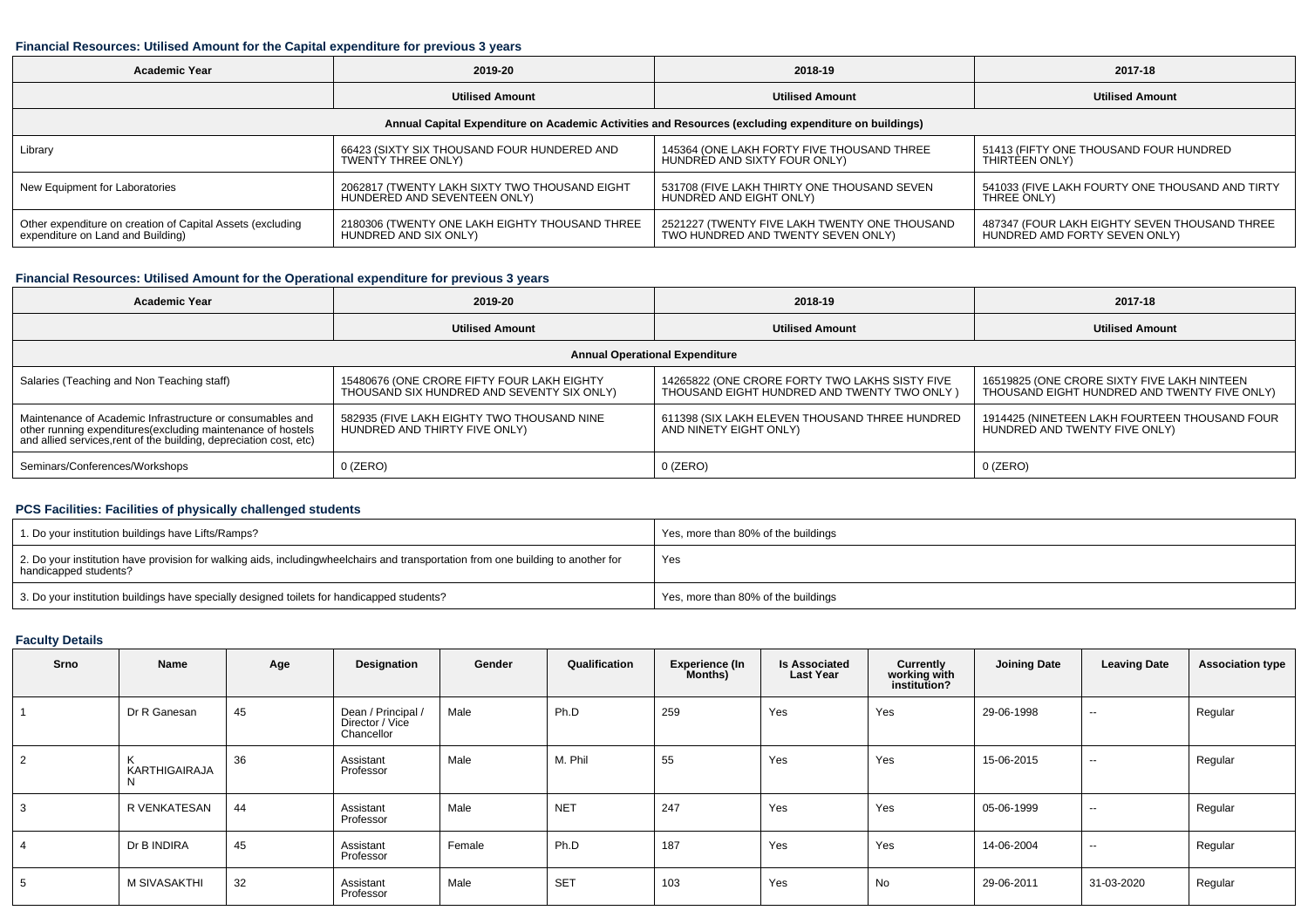| 6              | <b>B JAGADISH</b><br>CHANDRA BOSE | 42 | Assistant<br>Professor | Male   | M. Phil    | 175 | Yes | Yes | 17-06-2005 | $\overline{\phantom{a}}$ | Regular |
|----------------|-----------------------------------|----|------------------------|--------|------------|-----|-----|-----|------------|--------------------------|---------|
| $\overline{7}$ | M MAHALAKSHMI                     | 28 | Assistant<br>Professor | Female | M. Phil    | 55  | Yes | Yes | 15-06-2015 | $\overline{\phantom{a}}$ | Regular |
| 8              | M PUTHURAJA                       | 31 | Assistant<br>Professor | Male   | M. Phil    | 65  | Yes | Yes | 11-08-2013 | $\overline{\phantom{a}}$ | Regular |
| 9              | TH THIRIVENI                      | 34 | Assistant<br>Professor | Female | M. Phil    | 61  | Yes | Yes | 18-12-2014 | $\overline{\phantom{a}}$ | Regular |
| 10             | <b>D RAJALAKSHMI</b>              | 39 | Assistant<br>Professor | Female | M.A        | 36  | Yes | No  | 24-07-2017 | 04-11-2019               | Regular |
| 11             | M SANGEETHA<br>SARASWATHI         | 33 | Assistant<br>Professor | Female | M. Phil    | 31  | Yes | Yes | 07-12-2017 | $\overline{\phantom{a}}$ | Regular |
| 12             | N MEENATCHI                       | 39 | Assistant<br>Professor | Female | M. Phil    | 85  | Yes | Yes | 30-06-2013 | $\overline{\phantom{a}}$ | Regular |
| 13             | <b>J JAIKUMAR</b>                 | 47 | Assistant<br>Professor | Male   | <b>NET</b> | 280 | Yes | Yes | 16-09-1996 | $\overline{\phantom{a}}$ | Regular |
| 14             | C RAJESHWARI                      | 32 | Assistant<br>Professor | Female | <b>NET</b> | 95  | Yes | No  | 10-02-2012 | 21-09-2020               | Regular |
| 15             | <b>VEERAPANDIAN</b>               | 33 | Assistant<br>Professor | Male   | M. Phil    | 78  | Yes | Yes | 23-07-2012 | $\overline{\phantom{a}}$ | Regular |
| 16             | <b>T VENKATESH</b>                | 29 | Assistant<br>Professor | Male   | M. Phil    | 55  | Yes | Yes | 15-06-2015 | $\overline{\phantom{a}}$ | Regular |
| 17             | Dr T THAMARAI<br>SELVI            | 38 | Assistant<br>Professor | Female | Ph.D       | 158 | Yes | Yes | 27-11-2006 | $\overline{\phantom{a}}$ | Regular |
| 18             | R PRIYA                           | 32 | Assistant<br>Professor | Female | M. Phil    | 91  | Yes | Yes | 01-06-2012 | $\overline{\phantom{a}}$ | Regular |
| 19             | M SATHIYA VENI                    | 38 | Assistant<br>Professor | Female | M. Phil    | 109 | Yes | Yes | 22-12-2010 | $\overline{\phantom{a}}$ | Regular |
| 20             | P UMA<br>MAHESHWARI               | 40 | Assistant<br>Professor | Female | M. Phil    | 163 | Yes | Yes | 12-06-2006 | $\overline{\phantom{a}}$ | Regular |
| 21             | A JANITA                          | 39 | Assistant<br>Professor | Female | M. Phil    | 130 | Yes | Yes | 09-03-2009 | $\overline{\phantom{a}}$ | Regular |
| 22             | P<br><b>GANESHKUMAR</b>           | 31 | Assistant<br>Professor | Male   | M. Phil    | 67  | Yes | No  | 02-06-2014 | 10-12-2020               | Regular |
| 23             | KESAVAPANDIA<br>N.                | 32 | Assistant<br>Professor | Male   | M. Phil    | 40  | Yes | Yes | 27-07-2017 | $\overline{\phantom{a}}$ | Regular |
| 24             | S VELTHAI                         | 35 | Assistant<br>Professor | Female | M. Phil    | 36  | Yes | Yes | 25-07-2017 |                          | Regular |
| 25             | A<br>PRADEEPKUMAR                 | 26 | Assistant<br>Professor | Male   | M. Phil    | 29  | Yes | Yes | 05-02-2018 | $\overline{\phantom{a}}$ | Regular |
| 26             | P JOYRUTH                         | 32 | Assistant<br>Professor | Female | M. Phil    | 49  | Yes | No  | 13-06-2016 | 31-03-2020               | Regular |
| 27             | M<br>PANDEESWARI                  | 39 | Assistant<br>Professor | Female | <b>NET</b> | 43  | Yes | Yes | 13-06-2016 | $\overline{\phantom{a}}$ | Regular |
| 28             | P MANIKANDAN                      | 35 | Assistant<br>Professor | Male   | M. Phil    | 61  | Yes | Yes | 19-12-2014 | $\overline{\phantom{a}}$ | Regular |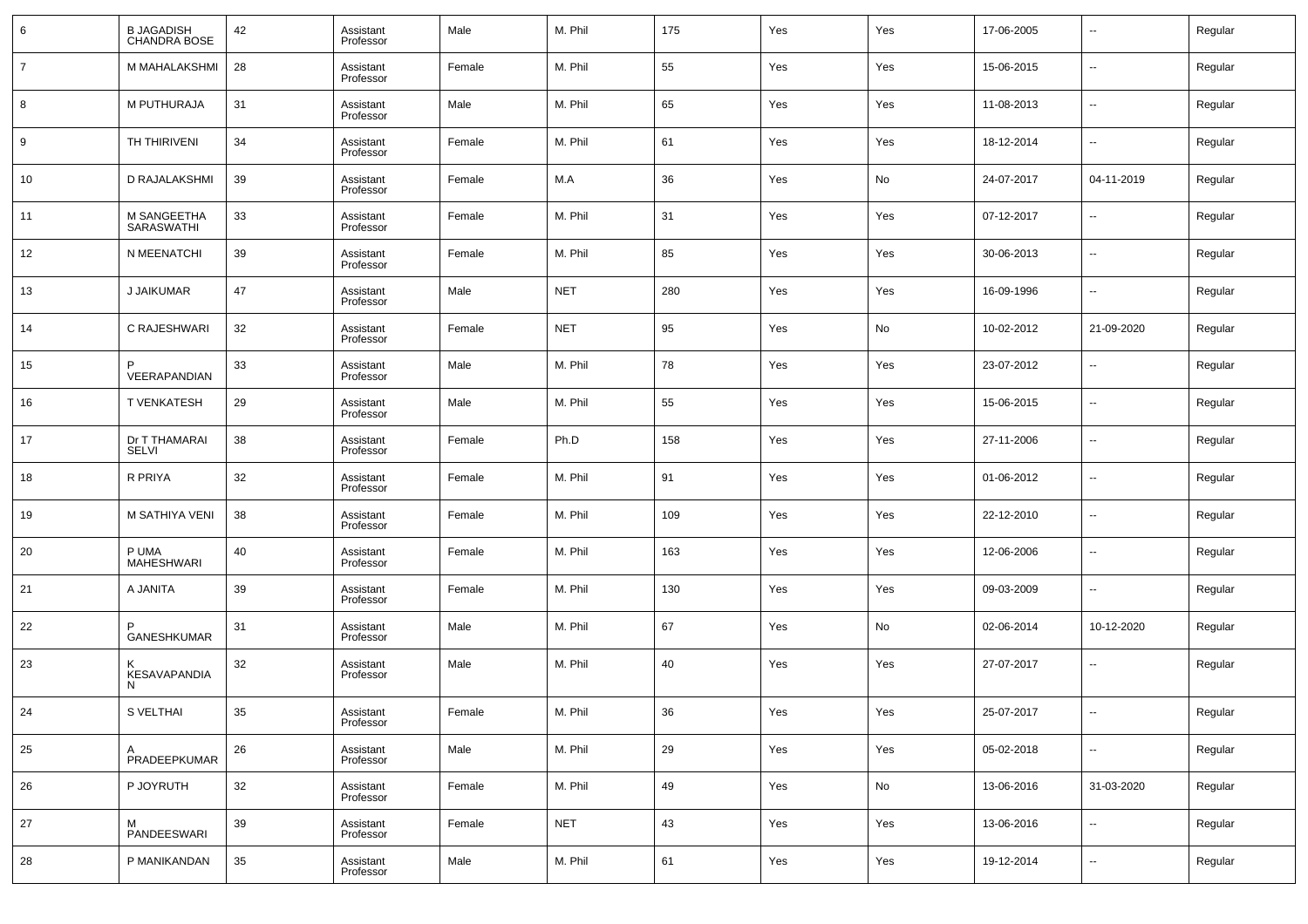| 29 | P K SIVAKUMAR                   | 53 | Assistant<br>Professor | Male   | M. Phil    | 257 | Yes | Yes | 12-08-1998 | $\overline{\phantom{a}}$ | Regular |
|----|---------------------------------|----|------------------------|--------|------------|-----|-----|-----|------------|--------------------------|---------|
| 30 | C CHELLAPADI                    | 39 | Assistant<br>Professor | Male   | <b>NET</b> | 144 | Yes | Yes | 24-01-2008 | $\overline{\phantom{a}}$ | Regular |
| 31 | <b>G KAVITHA</b>                | 31 | Assistant<br>Professor | Female | M. Phil    | 66  | Yes | Yes | 10-07-2014 | $\overline{\phantom{a}}$ | Regular |
| 32 | S UMADEVI                       | 35 | Assistant<br>Professor | Female | M. Phil    | 78  | Yes | Yes | 03-07-2013 | $\overline{\phantom{a}}$ | Regular |
| 33 | <b>D SWATHI</b>                 | 31 | Assistant<br>Professor | Female | M. Phil    | 40  | Yes | Yes | 01-07-2017 | $\overline{\phantom{a}}$ | Regular |
| 34 | S CHITRA DEVI                   | 31 | Assistant<br>Professor | Female | M. Phil    | 67  | Yes | Yes | 02-06-2014 | $\overline{\phantom{a}}$ | Regular |
| 35 | T G MANIKUMAR                   | 33 | Assistant<br>Professor | Male   | <b>MCA</b> | 51  | Yes | Yes | 27-07-2016 | $\overline{\phantom{a}}$ | Regular |
| 36 | S MUTHURAJ                      | 40 | Assistant<br>Professor | Male   | <b>NET</b> | 48  | Yes | Yes | 01-09-2016 | $\overline{\phantom{a}}$ | Regular |
| 37 | Þ<br>SIVAKAMASUND<br>ARI        | 45 | Assistant<br>Professor | Female | M. Phil    | 54  | Yes | Yes | 20-07-2015 | $\sim$                   | Regular |
| 38 | M SATHYA                        | 31 | Assistant<br>Professor | Female | M. Phil    | 54  | Yes | Yes | 20-07-2015 | $\overline{a}$           | Regular |
| 39 | B<br>VIJAYACHANDRA<br>N         | 52 | Assistant<br>Professor | Male   | M. Phil    | 259 | Yes | Yes | 19-06-1998 | --                       | Regular |
| 40 | R<br><b>JOTHIRAMALING</b><br>AM | 30 | Assistant<br>Professor | Male   | M. Phil    | 79  | Yes | Yes | 01-06-2013 | --                       | Regular |
| 41 | <b>D S GNANARANI</b>            | 33 | Assistant<br>Professor | Female | M. Phil    | 102 | Yes | No  | 01-07-2011 | 31-03-2020               | Regular |
| 42 | Dr V<br><b>ISAKKIRAJAN</b>      | 42 | Assistant<br>Professor | Male   | M. Phil    | 233 | Yes | Yes | 11-08-2000 | $\sim$                   | Regular |
| 43 | R<br>RAMACHANDRA<br>N           | 32 | Assistant<br>Professor | Male   | M. Phil    | 115 | Yes | Yes | 01-06-2010 | --                       | Regular |
| 44 | R USHA<br><b>NANTHINI</b>       | 47 | Assistant<br>Professor | Female | M. Phil    | 85  | Yes | Yes | 10-12-2012 | --                       | Regular |
| 45 | K THENMOZHI                     | 45 | Assistant<br>Professor | Female | M. Phil    | 91  | Yes | Yes | 01-06-2012 | --                       | Regular |
| 46 | R PONMAYIL                      | 40 | Assistant<br>Professor | Female | M. Phil    | 41  | Yes | No  | 01-06-2017 | 31-12-2020               | Regular |
| 47 | R GAYATHRI                      | 27 | Assistant<br>Professor | Female | B.P.Ed     | 46  | Yes | Yes | 01-03-2016 | $\sim$                   | Regular |
| 48 | M KALAIVANI                     | 27 | Assistant<br>Professor | Female | M. Phil    | 31  | Yes | Yes | 08-11-2017 | $\sim$                   | Regular |
| 49 | N<br>RAMACHANDRA<br>N           | 35 | Assistant<br>Professor | Male   | M. Phil    | 110 | Yes | Yes | 02-07-2012 | $\sim$                   | Regular |
| 50 | NAVANEETHAKR<br><b>ISHNAN</b>   | 31 | Assistant<br>Professor | Male   | M. Phil    | 22  | Yes | Yes | 11-07-2019 | $\sim$                   | Regular |